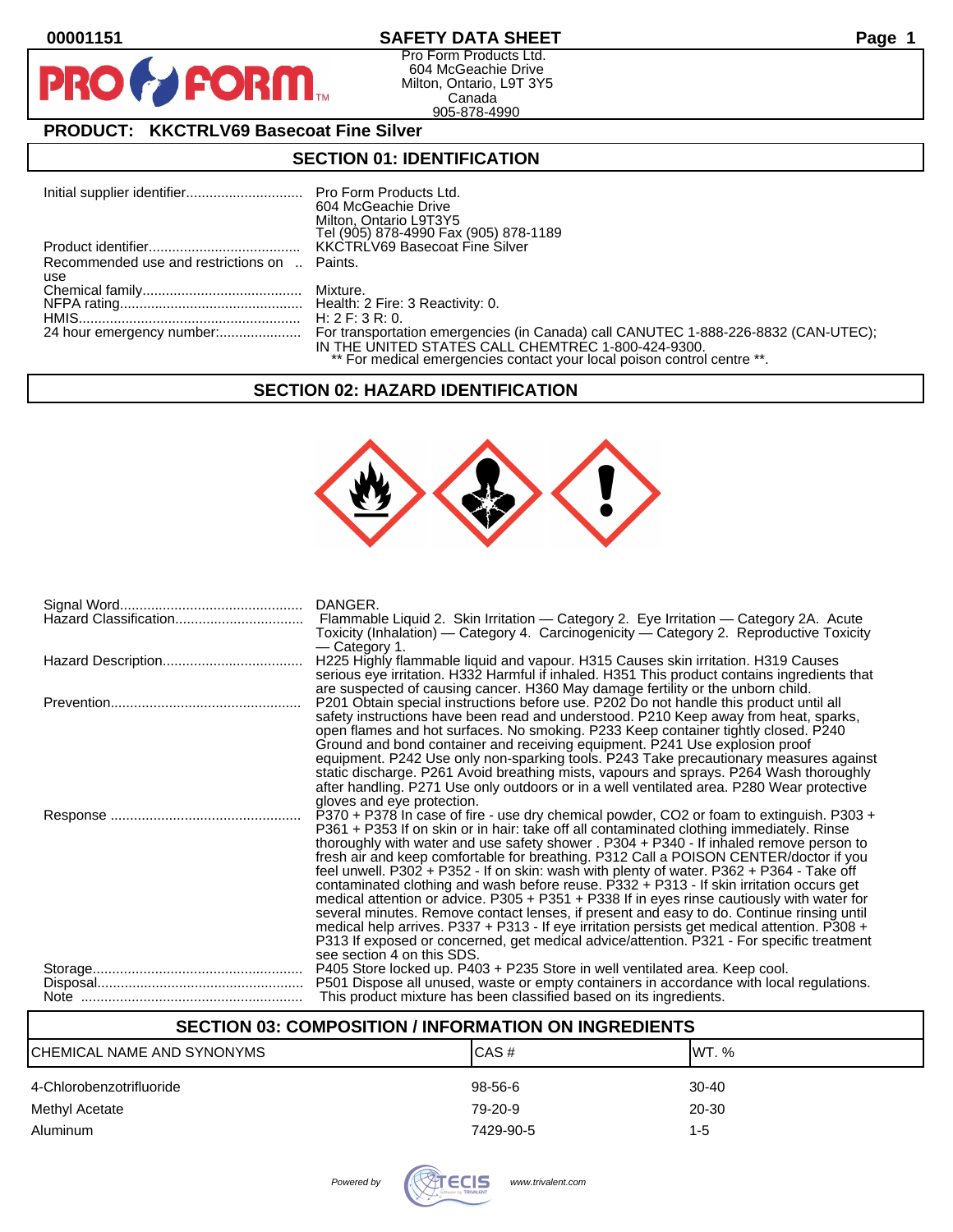## **PRODUCT: KKCTRLV69 Basecoat Fine Silver**

| <b>SECTION 03: COMPOSITION / INFORMATION ON INGREDIENTS</b> |                |                     |  |
|-------------------------------------------------------------|----------------|---------------------|--|
| <b>Butyl Acetate</b>                                        | 123-86-4       | $1 - 5$             |  |
| Methyl N-Amyl Ketone                                        | 110-43-0       | $1 - 5$             |  |
| Light Aliphatic Solvent Naphtha                             | 64742-89-8     | 1-3                 |  |
| Xylene                                                      | 1330-20-7      | $\langle 2 \rangle$ |  |
| n-Heptane                                                   | 142-82-5       | $0.1 - 1$           |  |
| Ethylbenzene                                                | $100 - 41 - 4$ | < 0.7               |  |
| N-methyl pyrrolidone                                        | 872-50-4       | < 0.2               |  |

## **SECTION 04: FIRST-AID MEASURES**

|                                                                  | In case of contact, immediately flush eyes, keeping eyelids open, with plenty of water for at                                                                                                                                                                                                                            |
|------------------------------------------------------------------|--------------------------------------------------------------------------------------------------------------------------------------------------------------------------------------------------------------------------------------------------------------------------------------------------------------------------|
|                                                                  | least 15 minutes. Get medical attention immediately.<br>Remove all contaminated clothing and immediately wash the exposed areas with copious<br>amounts of water for a minimum of 30 minutes or up to 60 minutes for critical body areas. If<br>irritation persists, seek medical attention. Wash clothing before reuse. |
|                                                                  | If inhaled, remove to fresh air. If not breathing, give artificial respiration. If breathing is<br>difficult, give oxygen, obtain medical attention.                                                                                                                                                                     |
|                                                                  | If ingestion is suspected, contact physician or poison control center immediately. Do not<br>induce vomiting. If spontaneous vomiting occurs have victim lean forward with head down<br>to prevent aspiration of fluid into the lungs. Never give anything by mouth to an<br>unconscious person.                         |
| Most important symptoms and effects,<br>whether acute or delayed | Harmful if swallowed, in contact with skin or if inhaled. This product contains ingredients<br>that may cause cancer. May damage fertility or the unborn child.                                                                                                                                                          |
|                                                                  | Treat victims symptomatically. In the event of an incident involving this product ensure that<br>medical authorities are provided a copy of this safety data sheet.                                                                                                                                                      |

#### **SECTION 05: FIRE-FIGHTING MEASURES**

| Suitable and unsuitable extinguishing<br>media                                                                     | "Alcohol" foam, CO2, dry chemical. Water spray. Do not use water in a jet.                                                                                                                                                                                                                                                                                                                                                                                                                                                                                             |
|--------------------------------------------------------------------------------------------------------------------|------------------------------------------------------------------------------------------------------------------------------------------------------------------------------------------------------------------------------------------------------------------------------------------------------------------------------------------------------------------------------------------------------------------------------------------------------------------------------------------------------------------------------------------------------------------------|
| Specific hazards arising from the<br>hazardous product, such as the nature of<br>any hazardous combustion products | Oxides of carbon (CO, CO2). Hydrogen chloride. hydrogen flouride. Hydrocarbon fumes<br>and smoke.                                                                                                                                                                                                                                                                                                                                                                                                                                                                      |
| Special protective equipment and<br>precautions for fire-fighters                                                  | Firefighter should be equipped with self-contained breathing apparatus and full protective<br>clothing to protect against potentially toxic and irritating fumes. Cool fire-exposed<br>containers with cold water spray. Heat will cause pressure buildup and may cause<br>explosive rupture. Solvent vapours may be heavier than air and may build up and travel<br>along the ground to an ignition source, which may result in a flash back to the source of the<br>vapours. Keep run-off water from entering sewers and other waterways. Dike for water<br>control. |

## **SECTION 06: ACCIDENTAL RELEASE MEASURES**

 Leak/spill.................................................. Ventilate. Eliminate all sources of ignition. Contain the spill. Evacuate all non-essential personnel. Avoid all personal contact. Absorb with earth, sand, or another dry inert material. Shovel or pump to drum or salvage tank. Prevent runoff into drains, sewers, and other waterways. Spilled material and water rinses are classified as chemical waste, and must be disposed of in accordance with current local, provincial, state, and federal regulations.

#### **SECTION 07: HANDLING AND STORAGE**

## **SECTION 08: EXPOSURE CONTROLS / PERSONAL PROTECTION**

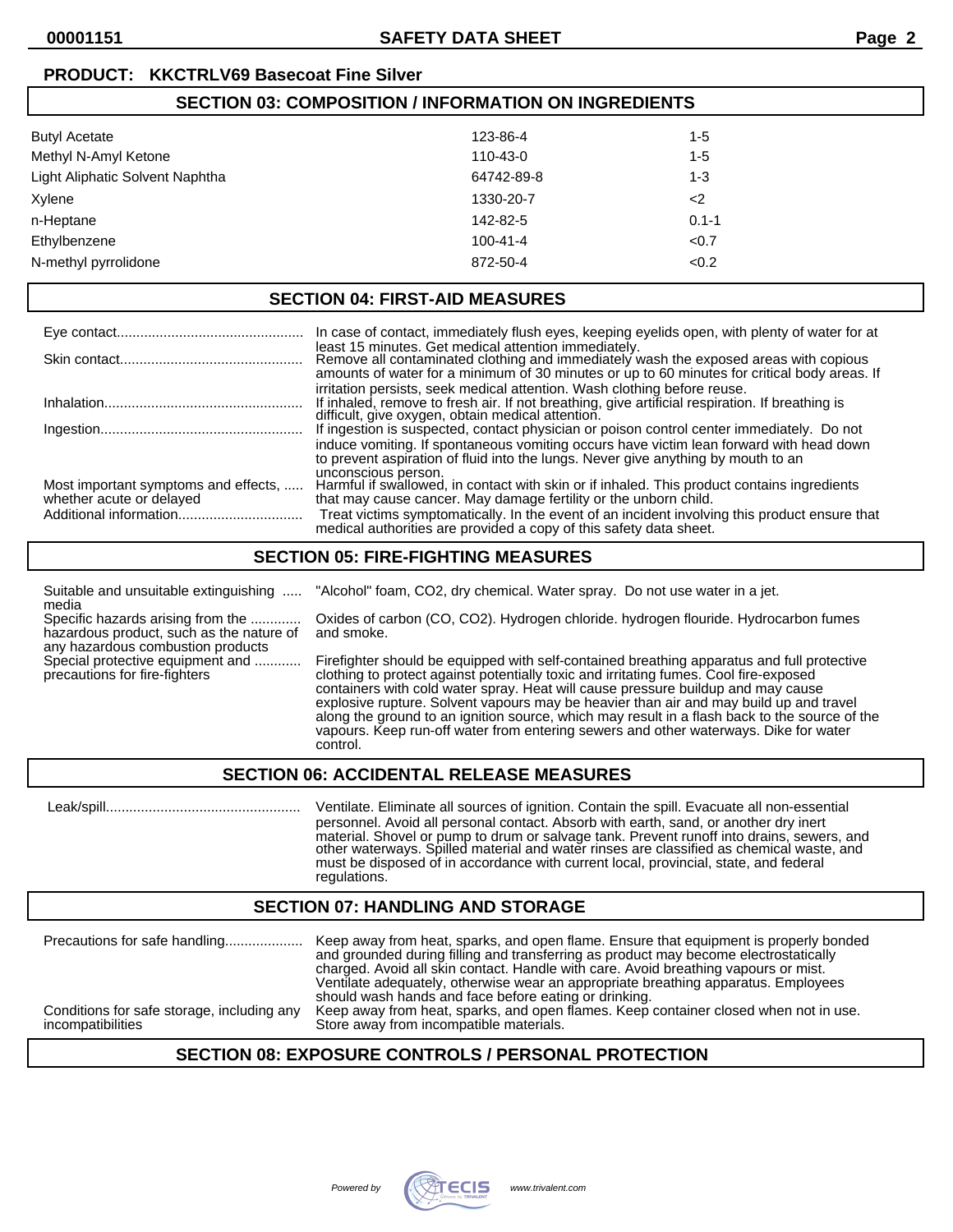#### **PRODUCT: KKCTRLV69 Basecoat Fine Silver**

# **SECTION 08: EXPOSURE CONTROLS / PERSONAL PROTECTION**

| <b>INGREDIENTS</b>                        | <b>TWA</b>                         | <b>ACGIH TLV</b><br><b>STEL</b>                                                                                                                                                                                                                                                                                                                                                                                                                                                                                                                        | <b>OSHA PEL</b><br>PEL | <b>STEL</b>                      | <b>NIOSH</b><br><b>REL</b> |
|-------------------------------------------|------------------------------------|--------------------------------------------------------------------------------------------------------------------------------------------------------------------------------------------------------------------------------------------------------------------------------------------------------------------------------------------------------------------------------------------------------------------------------------------------------------------------------------------------------------------------------------------------------|------------------------|----------------------------------|----------------------------|
|                                           |                                    |                                                                                                                                                                                                                                                                                                                                                                                                                                                                                                                                                        |                        |                                  |                            |
| 4-Chlorobenzotrifluoride                  | Not established                    | Not established                                                                                                                                                                                                                                                                                                                                                                                                                                                                                                                                        | Not established        | Not established                  | Not established            |
| Methyl Acetate                            | 200 ppm                            | $250$ ppm                                                                                                                                                                                                                                                                                                                                                                                                                                                                                                                                              | $200$ ppm              | 250 ppm in some<br><b>States</b> | 200 ppm                    |
|                                           | CA ON: 200ppm (TWA), 250ppm (STEL) |                                                                                                                                                                                                                                                                                                                                                                                                                                                                                                                                                        |                        |                                  |                            |
| Aluminum                                  | No data                            | No data                                                                                                                                                                                                                                                                                                                                                                                                                                                                                                                                                | No data                | No data                          | No data                    |
|                                           | 1 $mg/m3$                          |                                                                                                                                                                                                                                                                                                                                                                                                                                                                                                                                                        |                        |                                  |                            |
| <b>Butyl Acetate</b>                      | $150$ ppm                          | $200$ ppm                                                                                                                                                                                                                                                                                                                                                                                                                                                                                                                                              | $150$ ppm              | 200 ppm vacated                  | 150 ppm - STEL 200<br>ppm  |
|                                           | CA ON: 50ppm (TWA), 150 ppm (STEL) |                                                                                                                                                                                                                                                                                                                                                                                                                                                                                                                                                        |                        |                                  |                            |
| Methyl N-Amyl Ketone                      | 50 ppm                             | Not established                                                                                                                                                                                                                                                                                                                                                                                                                                                                                                                                        | 100 ppm                | 465 mg/m3 TWA                    | Not established            |
|                                           | ON OEL: 25 ppm; 115 mg/m3 (TWA)    |                                                                                                                                                                                                                                                                                                                                                                                                                                                                                                                                                        |                        |                                  |                            |
| <b>Light Aliphatic Solvent</b><br>Naphtha | Not established                    | Not established                                                                                                                                                                                                                                                                                                                                                                                                                                                                                                                                        | Not established        | Not established                  | Not established            |
| Xylene                                    | 50 ppm                             | 150 ppm                                                                                                                                                                                                                                                                                                                                                                                                                                                                                                                                                | 100 ppm TWA            | Not established                  | Not established            |
|                                           | CA ON: 100ppm (TWA); 150ppm (STEL) |                                                                                                                                                                                                                                                                                                                                                                                                                                                                                                                                                        |                        |                                  |                            |
| n-Heptane                                 | 400 ppm                            | 500 ppm                                                                                                                                                                                                                                                                                                                                                                                                                                                                                                                                                | 500 ppm                | Not Established                  | 85 ppm / STEL 440<br>ppm   |
|                                           | CA ON: 400ppm (TWA),               | 500ppm (STEL)                                                                                                                                                                                                                                                                                                                                                                                                                                                                                                                                          |                        |                                  |                            |
| Ethylbenzene                              | $100$ ppm                          | $125$ ppm                                                                                                                                                                                                                                                                                                                                                                                                                                                                                                                                              | $100$ ppm              | Not established                  | 100 ppm / STEL 125<br>ppm  |
| CA ON: 20ppm (TWA)                        |                                    |                                                                                                                                                                                                                                                                                                                                                                                                                                                                                                                                                        |                        |                                  |                            |
| N-methyl pyrrolidone                      | Not Established                    | Not Established                                                                                                                                                                                                                                                                                                                                                                                                                                                                                                                                        | Not Established        | Not Established                  | Not Established            |
| Appropriate engineering controls          |                                    | Chemical safety goggles and full faceshield if a splash hazard exists.<br>Chemical resistant gloves.<br>Wear adequate protective clothes.<br>Safety boots per local regulations.<br>Local exhaust ventilation is recommended. Wear an appropriate, properly fitted respirator<br>when contaminant levels exceed the recommended exposure limits.<br>Emergency showers and eye wash stations should be available.<br>Local exhaust at points of emission. Ventilation system must be designed vapor and<br>explosion proof for handling solvent vapors. |                        |                                  |                            |

#### **SECTION 09: PHYSICAL AND CHEMICAL PROPERTIES**

| Appearance/Physical state                      | Liquid.                                             |
|------------------------------------------------|-----------------------------------------------------|
|                                                | Aluminum. Silver.                                   |
|                                                | Characteristic odour. Naphthalenic.                 |
| Odour threshold (ppm)                          | Not available.                                      |
|                                                | No data.                                            |
| Melting / Freezing point (deg C)               | No data.                                            |
| Initial boiling point / boiling range (deg C). | $>55 °C$ .                                          |
| Flash point (deg C), method                    | -15.6°C. (estimate; lowest flash point ingredient). |
|                                                | No data.                                            |
| Flammability (solids and gases)                | Not applicable.                                     |
| Upper flammable limit (% vol)                  | 16.0.                                               |
| Lower flammable limit (% vol)                  | 0.9.                                                |
| Vapour pressure (mm Hg)                        | No data.                                            |
|                                                | $>1$ .                                              |
| Relative Density (Specific Gravity)            | 9.68 lbs/USG - 1.159.                               |
|                                                | No data.                                            |
| Partition coefficient - n-octanol/water        | Not available.                                      |
| Auto ignition temperature (deg C)              | No data.                                            |
| Decomposition temperature                      | Not available.                                      |
|                                                | 2200 cps $#$ 4 spindle $@$ 20 rpm.                  |
|                                                | 74.87.                                              |
|                                                | 1.26 lbs/USG.                                       |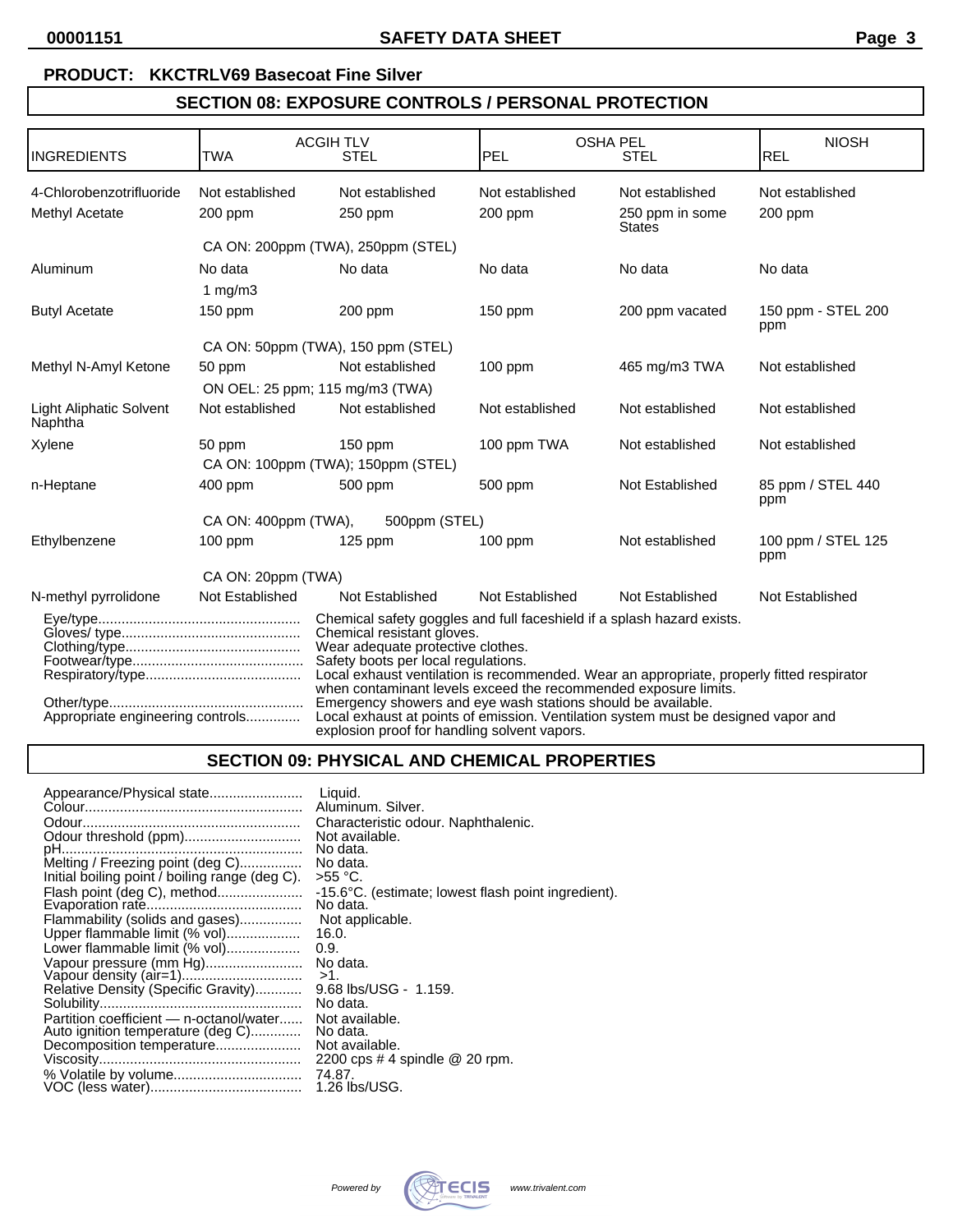**00001151 SAFETY DATA SHEET Page 4**

## **PRODUCT: KKCTRLV69 Basecoat Fine Silver**

#### **SECTION 10: STABILITY AND REACTIVITY**

| Possibility of hazardous reactions    | Product is stable; hazardous polymerization will not occur. Avoid heat, sparks and flames.<br>Stable at normal temperatures and pressures.<br>Hazardous polymerization will not occur. Contact with water may release flammable<br>vapours. |
|---------------------------------------|---------------------------------------------------------------------------------------------------------------------------------------------------------------------------------------------------------------------------------------------|
| Conditions to avoid, including static | High heat. Direct sunlight. Strong oxidizers. Strong acids. Strong bases. Lewis or mineral                                                                                                                                                  |
| discharge, shock or vibration         | acids. Halogens. Contact with water may release flammable vapours.                                                                                                                                                                          |
| Hazardous decomposition products      | Oxides of carbon (CO,CO2). Hydrogen chloride. Hydrogen fluoride. Smoke.                                                                                                                                                                     |

# **SECTION 11: TOXICOLOGICAL INFORMATION**

| <b>INGREDIENTS</b>                 |                                                                                                                                                                                                                                                                                                                                                                             | <b>LC50</b>           | LD50                                                     |  |
|------------------------------------|-----------------------------------------------------------------------------------------------------------------------------------------------------------------------------------------------------------------------------------------------------------------------------------------------------------------------------------------------------------------------------|-----------------------|----------------------------------------------------------|--|
| 4-Chlorobenzotrifluoride           |                                                                                                                                                                                                                                                                                                                                                                             | 4479 ppm              | >6,800 mg/kg (rat oral);<br>>2,700 mg/kg (rabbit dermal) |  |
| Methyl Acetate                     |                                                                                                                                                                                                                                                                                                                                                                             | $>49$ mg/L (4 hr) rat | 6482 mg/kg (oral rat);<br>>2,000 mg/kg (dermal rat)      |  |
| Aluminum                           |                                                                                                                                                                                                                                                                                                                                                                             | No data               | No data                                                  |  |
| <b>Butyl Acetate</b>               |                                                                                                                                                                                                                                                                                                                                                                             | 390 ppm (4 hr)        | 10768 mg/kg oral rat 17600 mg/kg<br>dermal rabbit        |  |
| Methyl N-Amyl Ketone               |                                                                                                                                                                                                                                                                                                                                                                             | Not Available         | 1,670 mg/kg rat oral<br>12,600<br>mg/kg rabbit dermal    |  |
| Light Aliphatic Solvent Naphtha    |                                                                                                                                                                                                                                                                                                                                                                             | 3400 ppm 4hr rat      | 3000 mg/kg dermal rat                                    |  |
| Xylene                             |                                                                                                                                                                                                                                                                                                                                                                             | 6350 ppm 4 hours rat  | >3523 mg/kg rat oral                                     |  |
| n-Heptane                          |                                                                                                                                                                                                                                                                                                                                                                             | 103 mg/m3 rat 4 hr    | $>$ 5000 mg/kg (oral, rat)                               |  |
| Ethylbenzene                       |                                                                                                                                                                                                                                                                                                                                                                             | No data               | 3,500 mg/kg rat oral<br>17,800 mg/kg rabbit dermal       |  |
| N-methyl pyrrolidone               |                                                                                                                                                                                                                                                                                                                                                                             | No Data               | 3600 mg/kg (oral, rat)                                   |  |
|                                    | Eye contact. Skin contact. Inhalation.<br>Can cause moderate skin or eye irritation. Inhalation of vapours or mist may cause<br>drowsiness or dizziness. Irritating to mucous membranes and upper respiratory tract.                                                                                                                                                        |                       |                                                          |  |
|                                    | May aggravate pre-existing skin and eye disorders. Prolonged or repeated exposure may<br>result in an allergic respiratory reaction in sensitive individuals. Breathing high<br>concentrations of vapour may cause anesthetic effects and serious health effects.<br>Intentional misuse by deliberately concentrating and inhaling this product may be harmful<br>or fatal. |                       |                                                          |  |
|                                    | Xylene has been listed by IARC as a Group 3; not classifiable as to its carcinogenicity to<br>humans. Ethylbenzene is classified as an A3 known animal carcinogen. Solvent Naphtha<br>(light aromatic solvents): NTP considers the results of a chronic inhalation study in rats to<br>be clear evidence of carcinogenicity in rats.                                        |                       |                                                          |  |
|                                    | Reproductive toxicity (developmental): N-methyl pyrrolidone. High level exposure to Xylene<br>in some animal studies have been reported to cause health effects on the developing<br>embryo/fetus. The relevance of this to humans is not known.                                                                                                                            |                       |                                                          |  |
| Sensitizing capability of material | Ethylbenzene is a possible skin sensitizer.                                                                                                                                                                                                                                                                                                                                 |                       |                                                          |  |

#### **SECTION 12: ECOLOGICAL INFORMATION**

Environmental........................................... Do not allow to enter waters, waste water or soil. Persistence and degradability..................

## **SECTION 13: DISPOSAL CONSIDERATIONS**

and methods of disposal, including any contaminated packaging

Information on safe handling for disposal . Dispose of waste in accordance with all applicable Federal, Provincial/State and local and methods of disposal, including any regulations.

## **SECTION 14: TRANSPORT INFORMATION**

|                           | UN1<br>the |
|---------------------------|------------|
|                           | <b>Ref</b> |
| IATA Classification (Air) | UN1        |

263 - PAINT RELATED MATERIAL - Class 3 - Packing Group II - This product meets the Limited Quantity exemption when packaged in containers less than 5 liters. DOT Classification (Road)......................... UN1263 - PAINT RELATED MATERIAL - Class 3 - Packing Group II - Ltd Qty (1 litre). Refer to 49CRF 172.101 for additional non-bulk packaging requirements. IATA Classification (Air)............................ UN1263 - PAINT RELATED MATERIAL - Class 3 - Packing Group II. Limited Quantity. Do not ship by air without checking appropriate IATA regulations.